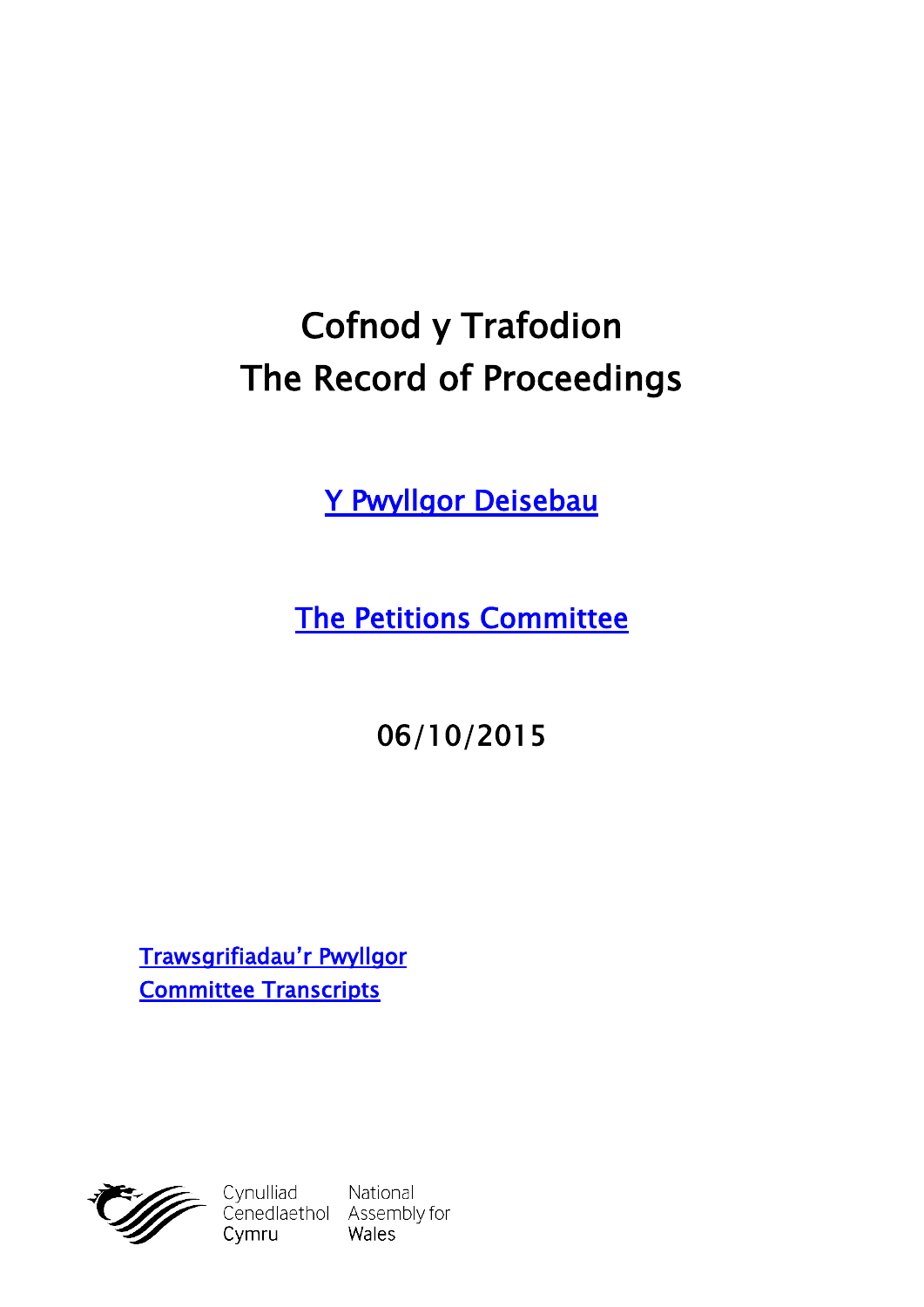## **Cynnwys Contents**

- [3](#page-2-0) Cyflwyniad, [Ymddiheuriadau](#page-2-0) a Dirprwyon Introduction, Apologies and [Substitutions](#page-2-0)
- [4](#page-3-0) [Deisebau](#page-3-0) Newydd New [Petitions](#page-3-0)
- [7](#page-6-0) Y Wybodaeth [Ddiweddaraf](#page-6-0) am Ddeisebau Blaenorol Updates to Previous [Petitions](#page-6-0)
- [21](#page-20-0) Cynnig o dan Reol Sefydlog 17.42 i [Benderfynu](#page-20-0) Gwahardd y Cyhoedd o'r [Cyfarfod](#page-20-0) Motion under [Standing](#page-20-0) Order 17.42 to Resolve to Exclude the Public from the [Meeting](#page-20-0)

Cofnodir y trafodion yn yr iaith y llefarwyd hwy ynddi yn y pwyllgor. Yn ogystal, cynhwysir trawsgrifiad o'r cyfieithu ar y pryd.

*The proceedings are reported in the language in which they were spoken in the committee. In addition, <sup>a</sup> transcription of the simultaneous interpretation is included.*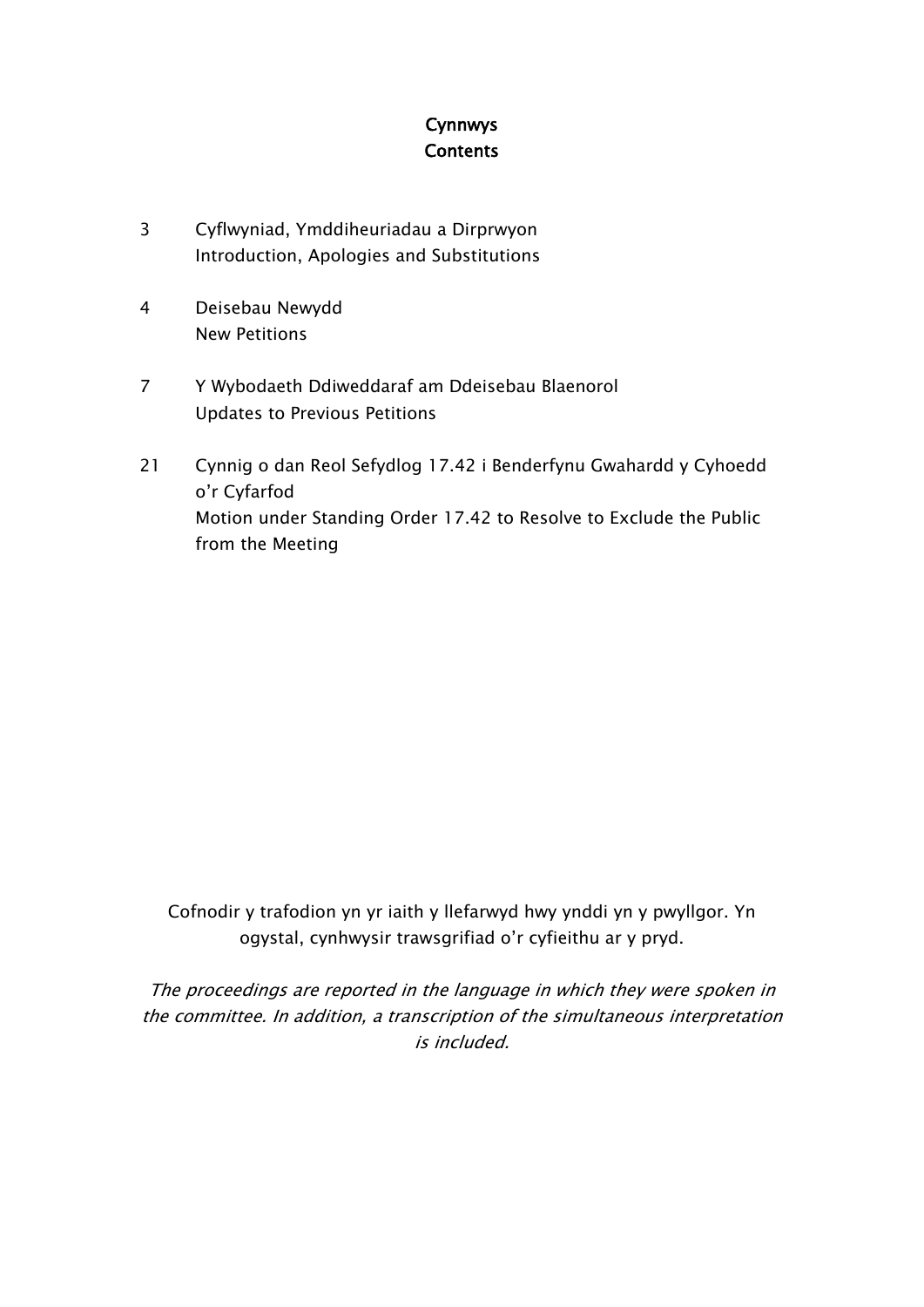## **Aelodau'r pwyllgor yn bresennol Committee members in attendance**

| <b>Russell George</b> | Ceidwadwyr Cymreig                          |
|-----------------------|---------------------------------------------|
|                       | <b>Welsh Conservatives</b>                  |
| Bethan Jenkins        | Plaid Cymru                                 |
|                       | The Party of Wales                          |
| William Powell        | Democratiaid Rhyddfrydol Cymru (Cadeirydd y |
|                       | Pwyllgor)                                   |
|                       | Welsh Liberal Democrats (Committee Chair)   |
| Joyce Watson          | Llafur                                      |
|                       | Labour                                      |

## **Swyddogion Cynulliad Cenedlaethol Cymru yn bresennol National Assembly for Wales officials in attendance**

| Kayleigh Driscoll   | Dirprwy Glerc          |
|---------------------|------------------------|
|                     | <b>Deputy Clerk</b>    |
| <b>Steve George</b> | Clerc                  |
|                     | Clerk                  |
| Lisa Salkeld        | Cynghorydd Cyfreithiol |
|                     | Legal Adviser          |
| Kath Thomas         | Dirprwy Glerc          |
|                     | <b>Deputy Clerk</b>    |
|                     |                        |

*Dechreuodd y cyfarfod am 09:02. The meeting began at 09:02.*

# <span id="page-2-0"></span>**Cyflwyniad, Ymddiheuriadau a Dirprwyon Introduction, Apologies and Substitutions**

[1] **William Powell:** Bore da, bawb. Good morning, all, and welcome to this meeting of the Petitions Committee. Normal housekeeping arrangements apply. We have no apologies as yet, and I hope that we'll be joined by our colleague, Russell George, shortly.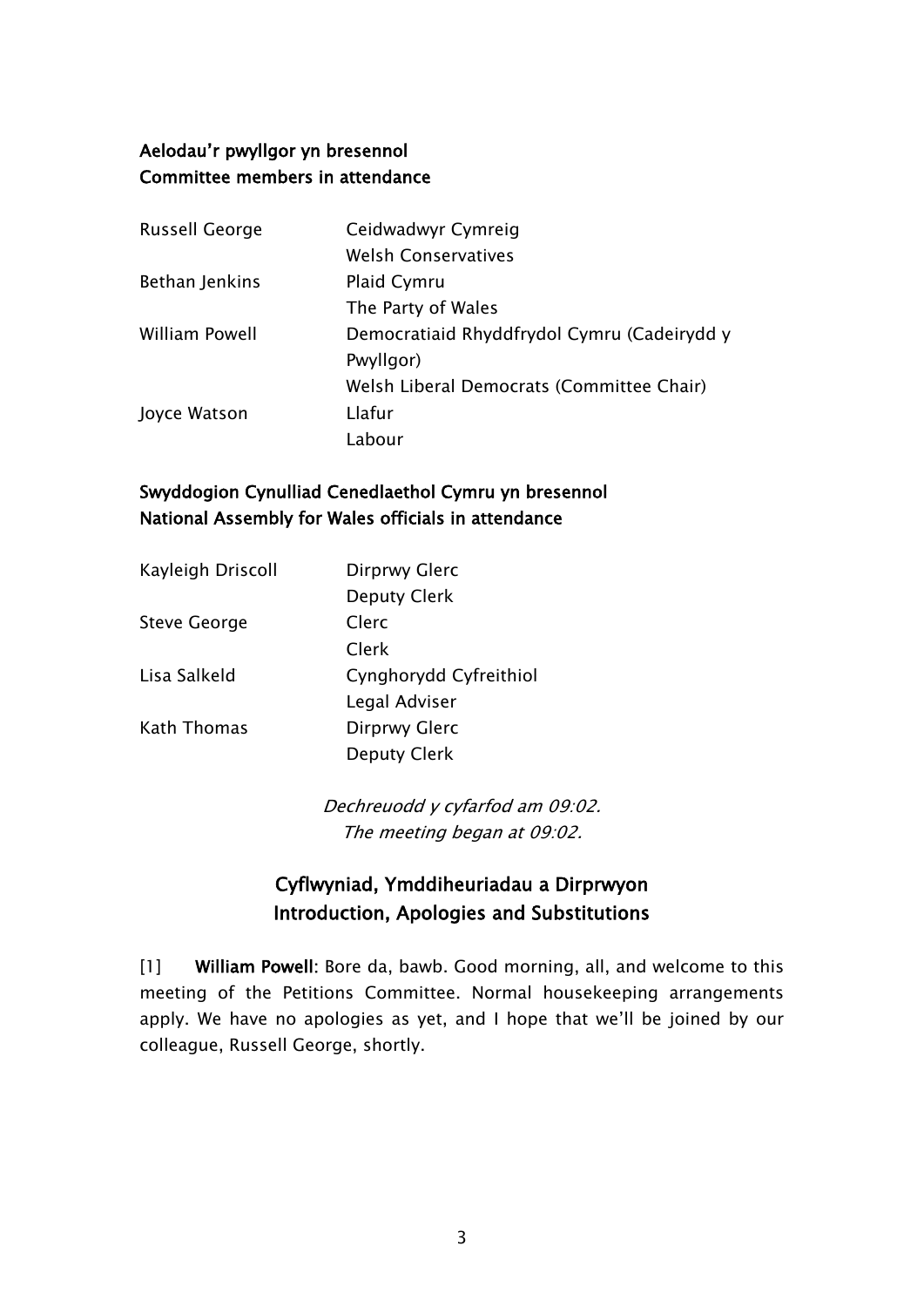# <span id="page-3-0"></span>**Deisebau Newydd New Petitions**

[2] **William Powell:** Moving now straight to agenda item 2—new petitions. In 2.1, we have petition P-04-650, 'Scrap Local Government Councillors' Salaries'. Now, this petition was submitted by Geraint Williams, and has the support of 82 signatures. The text of the petition reads as follows:

[3] 'We call on the National Assembly for Wales to urge the Welsh Government to scrap Councillors' salaries. With cuts to public services and increases in council tax it is right that councillors share the burden by having their salaries scrapped and replaced with payments of reimbursement only, much like magistrates. This will help to make savings in expensive local democracy.'

[4] There's some additional material that the petitioner has kindly supplied. In the first place, I should declare that I am a member of a local authority and, as such, have an interest in this matter. That's for the record. Now, a first-consideration letter in relation to this petition was sent to the Minister for Public Services on 12 August and, indeed, we have a response from the Minister, and that's in the public papers. The petitioner has been informed of the Minister's response but had not responded at the time that the papers were being finalised. I think that that's still the case. So, in that context, what would colleagues suggest as the best way forward? Joyce Watson.

[5] **Joyce Watson:** Chair, first of all, I don't have to declare an interest, but I was a councillor for a very long time. We have got the response here from the Minister. We usually wait for the petitioner to respond, and we usually give a finite time for that to happen. So, I suggest that that's the way that we take this forward.

[6] **William Powell:** I'm very happy to accept that proposal. Bethan.

[7] **Bethan Jenkins:** Rwy'n credu, **Bethan Jenkins:** I think, perhaps, that efallai, fod y Gweinidog wedi the Minister has misunderstood the camddeall y llythyr cyntaf. Rwy'n first letter. I think he's responded on credu ei fod yn ymateb wrth ddeall the understanding that councillors na fyddai cynghorwyr yn cael unrhyw have any sort of

4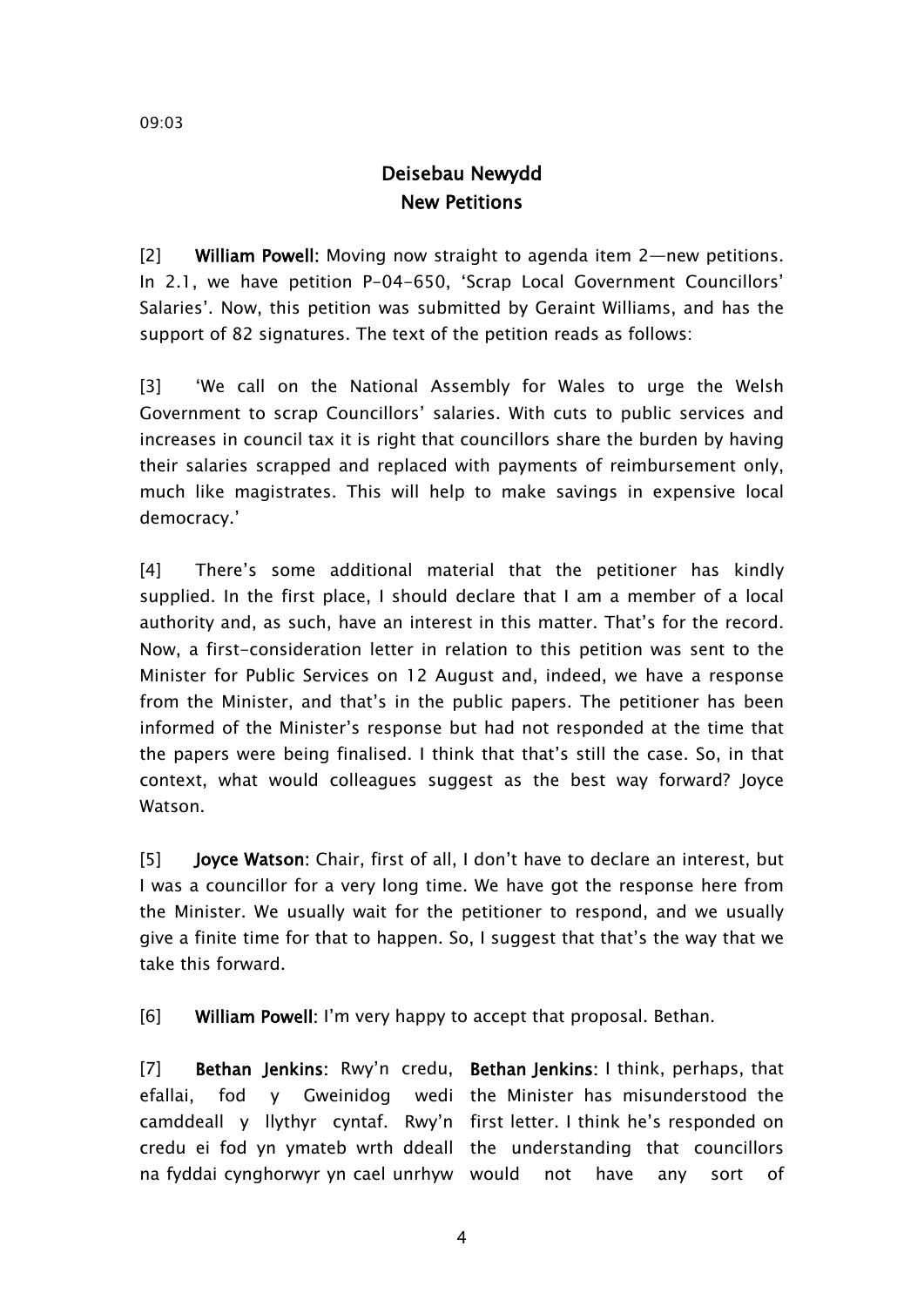fath o arian neu gyllideb i wneud eu remuneration or funding for doing gwaith, ond nid dyna yw sail y their work, but that's not the basis of ddeiseb. Felly, dylem ysgrifennu yn ôl the petition. So, we need to write at y Gweinidog, rwy'n credu, i back to the Minister, I think, to danlinellu'r ffaith y byddai ad-underline the fact that there would daliadau i gynghorwyr ond mewn be repayments to councillors, but in ffordd wahanol i gyflog, a gweld a different way to a salary, and then wedyn beth mae'r Gweinidog yn ei see what the Minister thinks. In my feddwl. Yn fy marn i, dylai'r ffocws, opinion, the focus should perhaps be efallai, fod ar brif weithredwyr yn lle on chief executives rather than cynghorwyr, ond dyna fy marn councillors, but that's my own bersonol i.

personal view.

[8] **William Powell:** Thank you very much for that. I think there would be merit, certainly, in waiting for the response from the petitioner, but given there is an evident misunderstanding or misinterpretation on the part of the Minister in his response, I think it would also make a lot of sense to write just to clarify the terms of the original petition.

[9] Good morning, Russell. Just to confirm that we're on agenda item 2.1, relating to the scrapping of local government councillors' salaries.

[10] **Russell George:** Yes, thank you, Chair. I won't make any comment on it, just to say that I declare an interest as a Powys county councillor.

[11] **William Powell:** Excellent.Okay. Thank you very much for that. So, I think we've agreed a pair of actions to take that forward and, potentially, in the life of this, we'll also be consulting the Welsh Local Government Association, but that can wait, I think, until we've heard from the petitioner.

[12] Agenda item 2.2 is P-04-652, 'Android and iOS, Welsh in the 21st Century?'. This petition was submitted by Merlyn Cooper and collected 75 signatures. The text of the petition reads as follows:

[13] 'We call on the National Assembly for Wales to urge the Welsh Government to work with Google and Apple to develop a Welsh language version of their operating systems.'

[14] We've got some additional material supplied also by the petitioner relating to how much more the Welsh language is represented in recent years in business, education and public services, and he relates that to the

5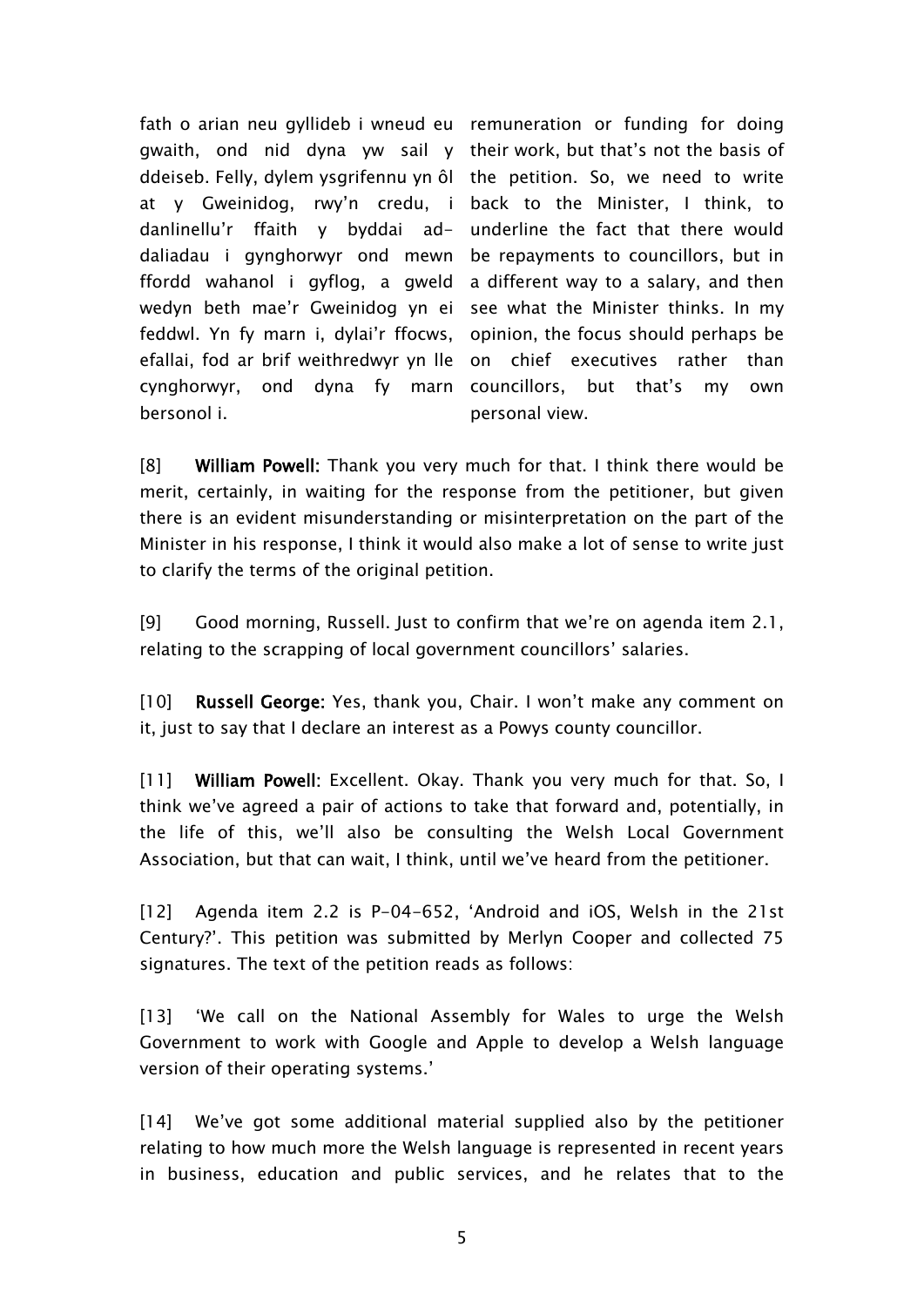desirability of having it more available in this format. A first-consideration letter was sent to the First Minister, given his overarching responsibility for Welsh language, on 26 August, and we've got a response from the First Minister in our public papers. I think, in some ways, it's quite an encouraging response. Colleagues, I'd appreciate any views you might have on this one. Joyce Watson.

[15] **Joyce Watson:** Thank you, Chair. It is an encouraging response, and I absolutely agree with the petition that people should be able to express themselves in the language of their choice and, in Wales, that very often is Welsh. It is encouraging that the First Minister makes it abundantly clear that he's previously had dialogue with Amazon, when they opened their Kindle store, and that he will continue to have dialogue

[16] 'to try to motivate Apple and Google to offer more for Welsh speakers'.

[17] So, it's encouraging, and it's an interesting petition in that regard.

[18] **William Powell:** I didn't point out earlier that we haven't as yet heard from the petitioner in response to the First Minister's correspondence. So, I think, in accordance with our normal practice, we should await those comments and then hope to take this further forward.

[19] **Bethan Jenkins:** Rwy'n credu ei **Bethan Jenkins:** I think it's been very bod yn galonogol i weld y gwaith encouraging to see the work that's sydd wedi cael ei roi i mewn i hwn, ond y cwestiwn sydd gen i yw: mae'r that I have is: the Government has Llywodraeth wedi edrych ar ddarnau o waith ar gyfer iOS ac wedi siarad ag Apple, ond, yng nghyd-destun Android, mae'n dweud y byddai'n darn mawr o waith. Byddwn i'n licio deall gan y Prif Weinidog a oes modd iddo fe gomisiynu unrhyw waith ar commission any work on that also, hynny hefyd gan un o'r prifysgolion neu gan gwmni bach yng Nghymru, a a small company in Wales, and to deall pam nad yw hynny'n bosib, os yw e wedi edrych i mewn i hynny, neu he has already looked into that, or a yw'n bosib gwneud hynny hefyd. whether it may be possible to do that Dyna'r unig beth oedd yn fy nharo i also. That's the only thing that struck

been put into this, but the question looked at pieces of work on iOS and has worked with Apple, but, in relation to Android, they say it would be a very big piece of work. I'd like to understand from the First Minister whether there is a way for him to maybe from one of the universities or understand why that isn't possible, if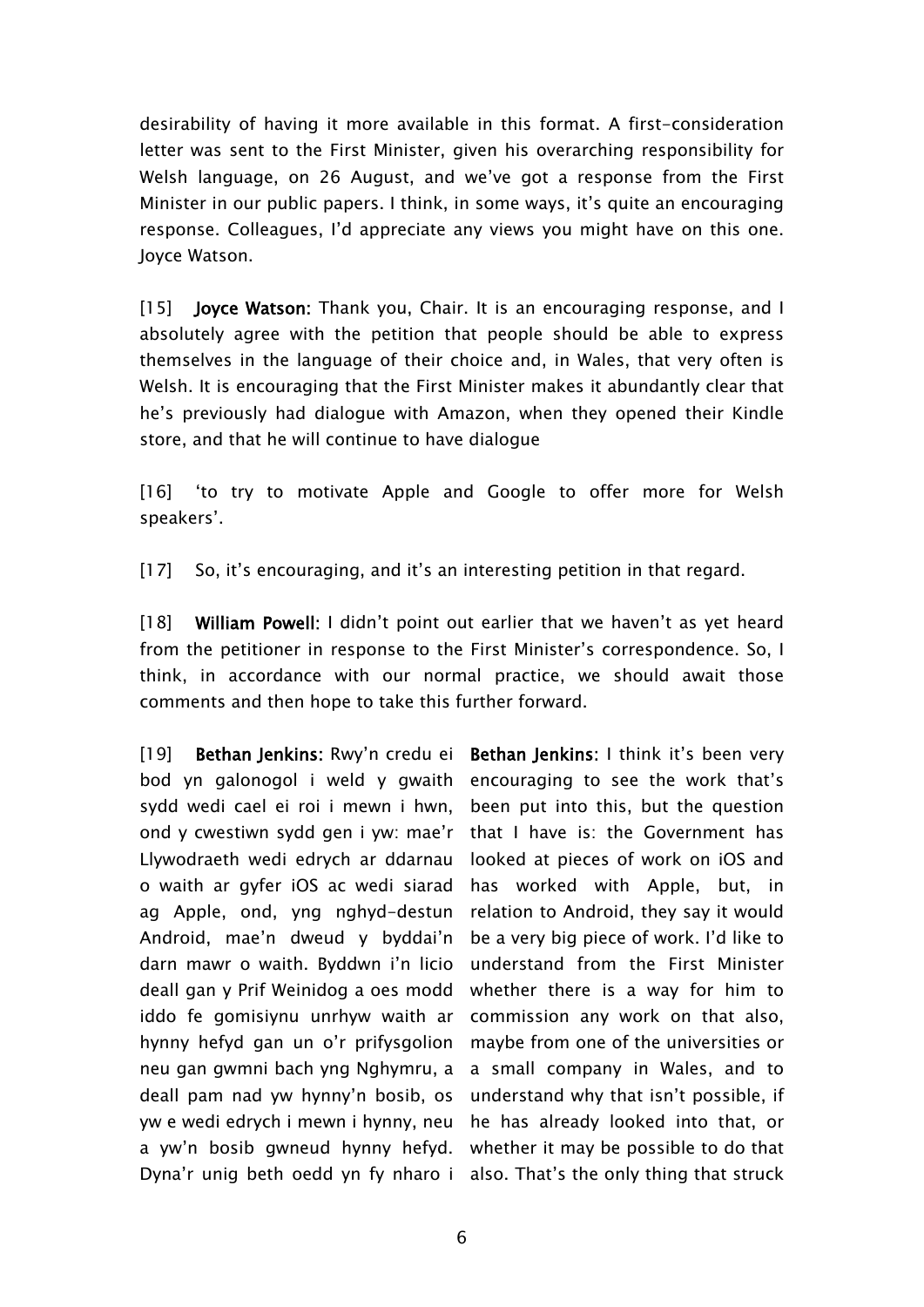yn y llythyr, ond rwy'n hapus iawn me from the letter, but I'm very gyda'r datblygiadau. pleased with the developments.

[20] **William Powell:** Yes, I think that's an avenue that it would be very useful for us to pursue, maybe awaiting the petitioner's views in the first instance and then taking that matter forward. Okay, so that concludes the new petitions for this morning.

09:09

## <span id="page-6-0"></span>**Y Wybodaeth Ddiweddaraf am Ddeisebau Blaenorol Updates to Previous Petitions**

[21] **William Powell:** Moving now to agenda item 3, updates to previous petitions, we start with agenda item 3.1, P-04-408, 'Child and Adolescent Eating Disorder Service'. This petition was submitted by Helen Missen and was first considered on 17 July 2012, having collected 246 signatures. You'll recall that this has been quite a long-standing petition, the text of which we have in front of us. We considered the petition most recently on 22 September, and we agreed to ask the clerking team to explore any recent work that had been undertaken by the cross-party group on eating disorders, chaired by Bethan Jenkins, and also to come back, in her absence at the last meeting, to consider it at this meeting. So, in that context it's absolutely only fair to ask you, Bethan, to comment on the stage where we find ourselves.

[22] **Bethan Jenkins**: Yn amlwg, **BethanJenkins**: Clearly, I would have byddai'n rhaid i mi diddordeb yn hynny o beth. Dros yr summer, we've done a lot of work on haf, rydym wedi gwneud lot o waith this. There is a review of the ar hyn. Mae yna adolygiad o'r framework on eating disorders being fframwaith anhwylderau bwyta yn undertaken now, and we have pushed digwydd nawr, ac rydym ni wedi for two public consultations—one in gwthio am ddau ymgynghoriad Cardiff and one in Llandudno. That is cyhoeddus—un yng Nghaerdydd ac something that the cross-party un yn Llandudno. Mae hynny'n group has been able to do. So, I rhywbeth mae'r grŵp trawsbleidiol would encourage Helen and others to wedi gallu ei wneud. Felly, byddwn yn take part in that process and to put annog Helen ac eraill i gymryd rhan these arguments forward. But, what I yn y broses honno i roi'r dadleuon would propose now is that because yma. Ond, beth y byddwn i'n ei the petition has been open for so

ddatgan to declare an interest. Over the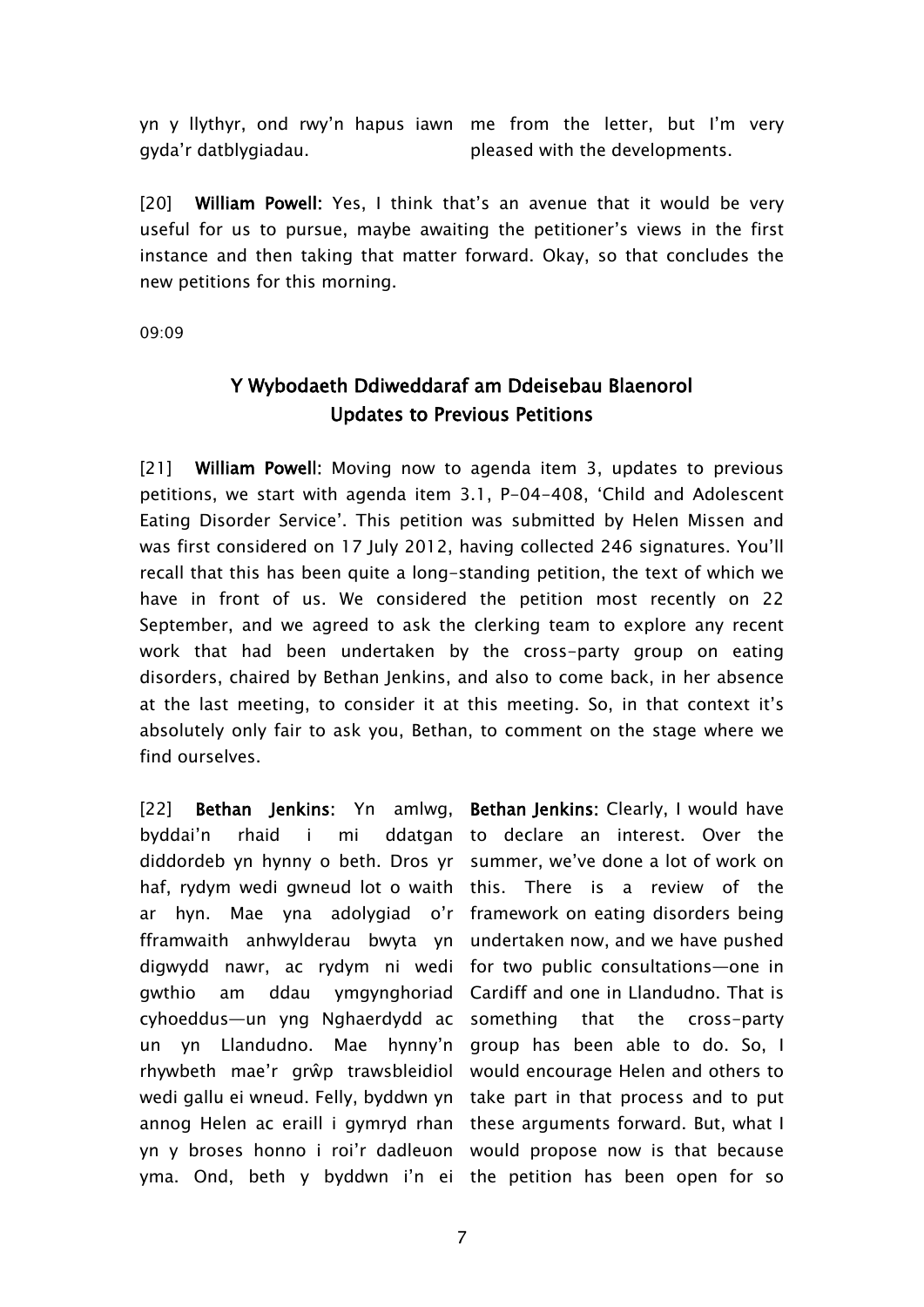gynnig nawr yw, oherwydd bod y long, and because we've had quite a ddeiseb wedi bod ar agor am gyhyd lot of attention from the Minister on a'n bod ni wedi cael cryn sylw gan y this, that we bring all the ideas Gweinidog ar hyn, i ni dynnu'r together into a report so that we can syniadau i gyd at ei gilydd mewn i have a debate in the Senedd. And adroddiad i gael dadl yn y Senedd. Ac then, other Members who have an wedyn, gall Aelodau eraill sydd â interest can take part. And then, my diddordeb gymryd rhan. Ac wedyn, fy intention would be for that to be sent mwriad i fyddai i hynny gael ei to the framework reviewers so that ddanfon at adolygwyr y fframwaith they could see what other Assembly hefyd iddyn nhw allu gweld beth mae Aelodau Cynulliad eraill yn feddwl am would be strategic. I think this would y peth, fel ei fod e'n strategol. need to happen before the end of the Byddwn i'n dweud bod angen i hynny year if we want to feed in to the ddigwydd cyn diwedd y flwyddyn os framework review. But, I don't think ydym ni am fwydo i mewn i adolygiad  $\,$  that  $\,$  we $\,$  can $\,$  conti $\,$  continue and continue  $\,$ y fframwaith. Ond, nid wyf yn credu y with this petition because, clearly, gallwn ni nawr barhau a pharhau we've had a number of letters gyda'r ddeiseb achos, yn amlwg, between the Minister and ourselves, rydym ni wedi cael nifer fawr o which-are-positive-with-regard-to-the lythyron rhwng y Gweinidog a ni, sy'n subject, but I think it's now time to bositif i'r pwnc, ond rwy'n credu bring the petition to a close. I hope nawr mae'n amser i ddod â'r ddeiseb that Helen will be okay with that. i ben. Rwy'n gobeithio y bydd Helen yn iawn gyda hynny.

Members thought of this, so that it

[23] **William Powell:** I think that's an eminently sensible proposal, particularly since any report and debate would tie in with the other timescales. Any colleagues got any other reflections? Joyce Watson.

[24] **Joyce Watson:** I think we have to move to some completion on this. I see no problem in supporting what Bethan has suggested; I'm quite happy to do that. And I think it would be useful, because the timing is right to do it.

[25] **William Powell:** Excellent; I sense the building consensus there. So, that's exactly what we shall do.

[26] Agenda item 3.2, P-04-492, 'Diagnosis of autism in children'. This petition was submitted by the National Autistic Society Pembrokeshire branch, and was first considered by us on 18 June 2013. At that time, it had the support of 902 signatures. In front of us there's the text of the petition

8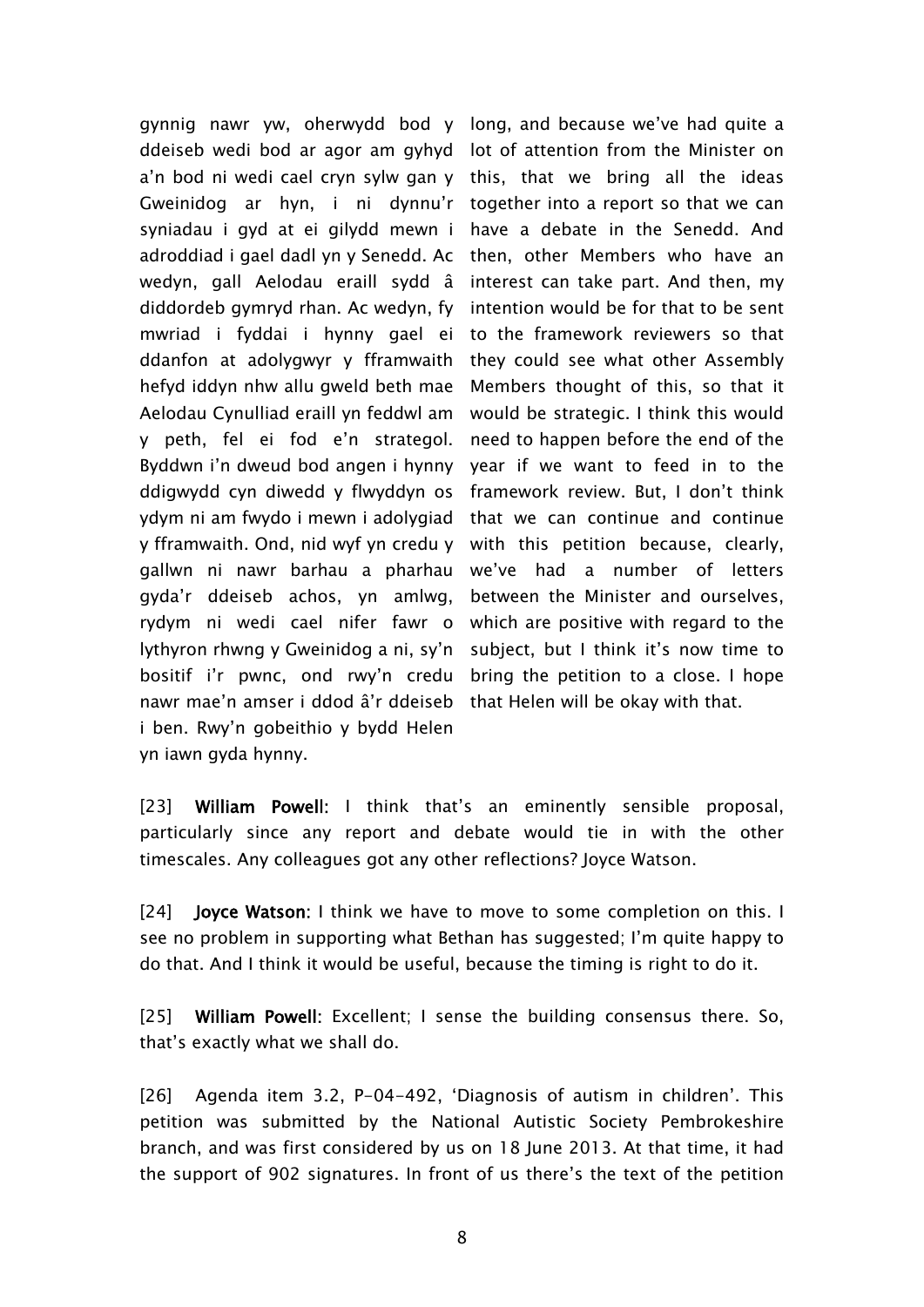and a substantial amount of supporting material referencing the difficulties experienced by parents of children on the autistic spectrum in Pembrokeshire gaining a timely diagnosis. We last considered this petition on 10 March 2015 and agreed to write in the terms requested by the petitioners to the task and finish group, to local health boards and to the Minister for Health and Social Services, and also to write to the new chief executive of Hywel Dda Local Health Board, Steve Moore, seeking reassurance on latest trends and diagnosis for autism in Pembrokeshire, which at that time appeared to have slipped again after initial improvement. We've got, in our pack today, a letter from the Minister outlining plans for the task and finish group, and also some useful correspondence from the local health boards. We've also got a response from the petitioner, which is also available in the public papers, which acknowledges much of the progress that's been made. There is reference there, I picked up, to a request from the former chief executive of Betsi Cadwaladr University Local Health Board with regard to a policy steer from Welsh Government in relation to this topic. But, with the exception of that, I think we have made quite significant progress here, as far as I pick up from the other correspondence that we've received. What do colleagues think?

#### 09:15

[27] **Bethan Jenkins:** Rwy'n cytuno **Bethan Jenkins:** I agree that there has bod cryn ddatblygiad wedi bod yn yr been quite significant development in ardal yma. A, hefyd, fe wnes i gael this area. And, also, I was briefed by brîff gan Fwrdd Iechyd Lleol Prifysgol Abertawe Bro Morgannwg University Abertawe Bro Morgannwg ar ddydd Local Health Board on Friday. So, the Gwener. Felly, mae'r arian newydd gan y Llywodraeth yn mynd i fynd be put into autism specifically. So, I mewn i awtistiaeth yn benodol. Felly, think that that will lead to a change. rwy'n credu y bydd hynny'n arwain at newid.

[28] Yn fy marn i, rwy'n meddwl In my opinion, I think perhaps we efallai y dylem ni aros tan ein bod should wait until we know that the ni'n gwybod bod yr adroddiad oddi report from the task and finish group wrth y grŵp gorchwyl yn dod i ben, i has been completed, to ensure that sicrhau ein bod ni'n gallu gwthio i we can push to make that public. gael hwnnw yn gyhoeddus. Dyna fy That is my instinct, to keep it open ngreddf i, i'w gadw e ar agor nes bod until that happens—not to discuss

new money from the Government will

hynny yn digwydd—nid i drafod y the petition, as such, but to keep it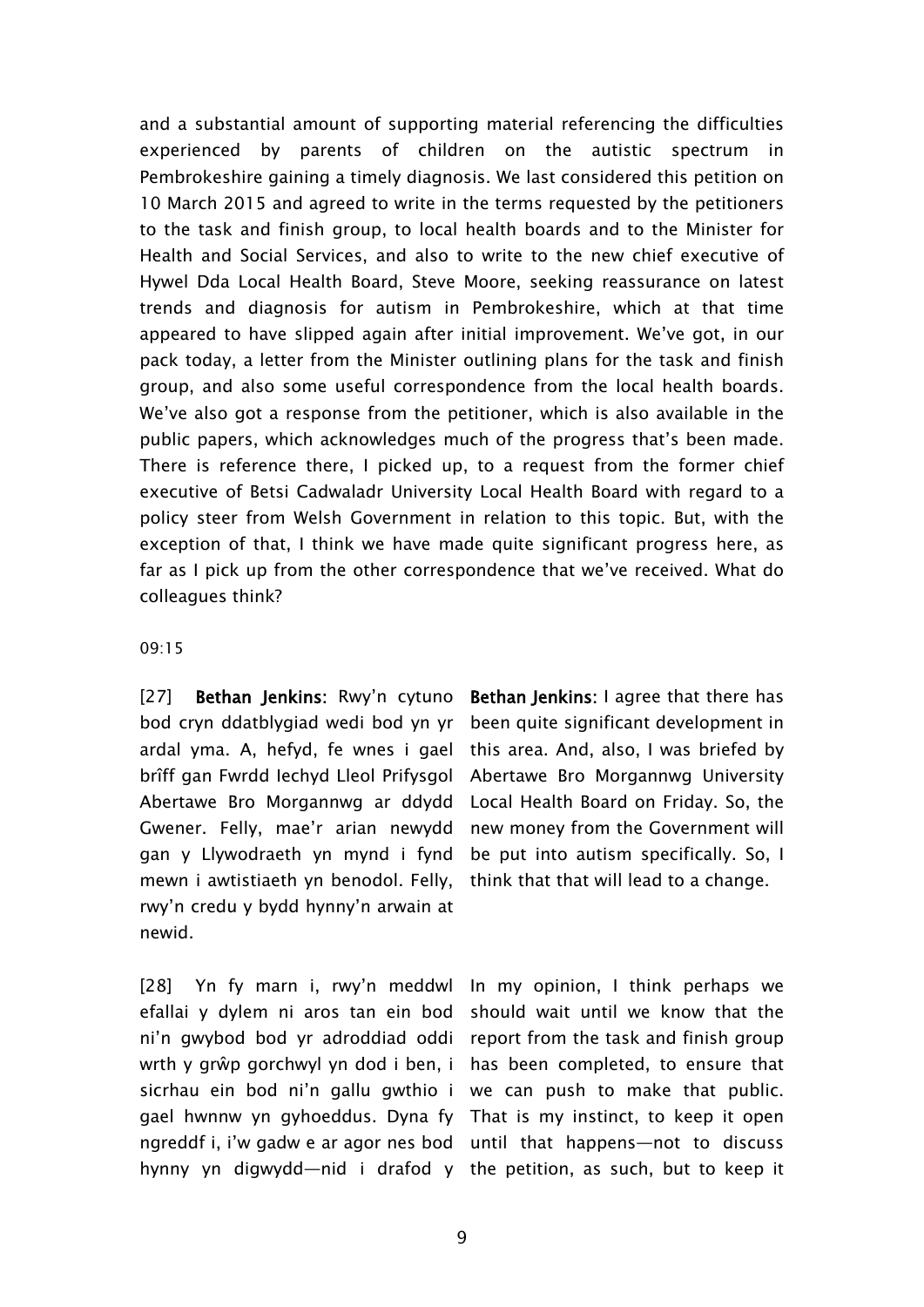ddeiseb, yn hynny o beth, ond i'w open, to wait for the report to come chadw ar agor i aros am yr adroddiad back. That is my opinion. i ddod nôl. Dyna fy marn i.

[29] **William Powell:** Yes, I'm open to that view—or could have gone the other way, really. Joyce, on this particular point.

[30] **Joyce Watson:** I'm quite happy; let's wait for the report. There has been excellent progress, and that, to me, proves the value of people bringing petitions, so that—

[31] **William Powell:** Absolutely, and they've been very tenacious petitioners, all the way, through always coming back to us with feedback, and that's absolutely correct. Would it be useful, potentially, to write to the Minister, picking up that point from Professor Purt about a policy steer, which he was seeking at that time?

[32] **Bethan Jenkins:** And to just let us know when they come to a conclusion.

[33] **William Powell:** And, also, to give us, maybe, some sort of a time frame as far as they can, regarding the work of the task and finish group. Okay, agreed.

[34] Agenda item 3.3, P-04-532, 'Improving specialised neuromuscular services in Wales'. This petition was submitted by the Muscular Dystrophy Campaign, and was first considered by us on 4 February 2014. The text of which is before us, as, indeed, is additional information. Now, we last considered this petition on 10 March 2015, and agreed to write to health boards and the Welsh Health Specialised Services Committee, asking them to consider the specific actions called for in the petitioners' letter, also to the Minister, asking for an update on the issue, now that an appointment had been made, and, also, to the cross-party group for muscular dystrophy and neuromuscular conditions, so that they were also aware of the latest position.

[35] We've got responses from the health boards, which are in the public papers, and, also, a response from the petitioners, and, again, their comments also are here for us in our public pack today. A number of possible actions here, in terms of pursuing the health boards on the issue of how the benefits of additional neuromuscular consultant time, which has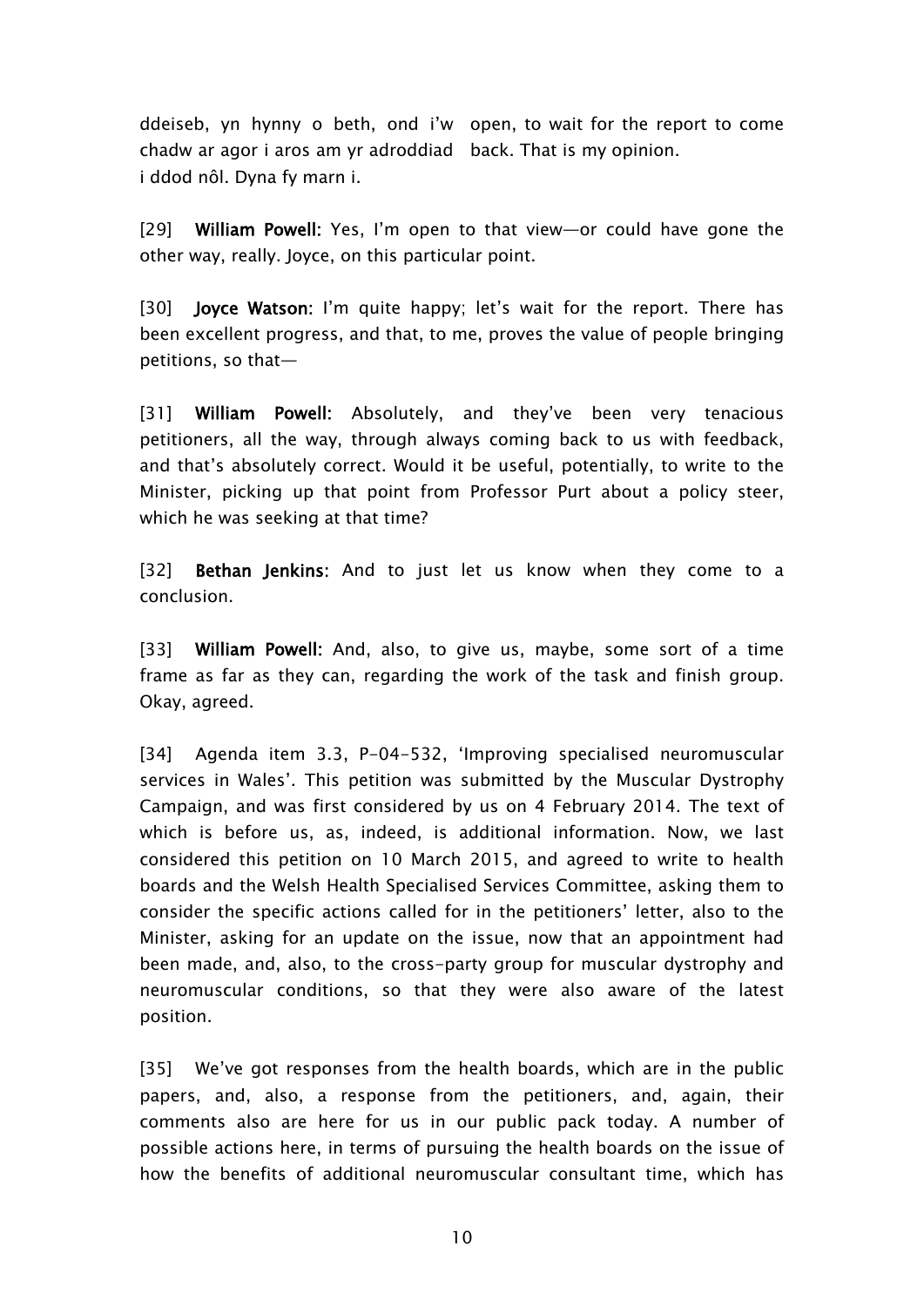particularly been emphasised by ABMU, can be realised across Wales. Have colleagues got any thoughts on that, or other ways that we could advance this one?

[36] **Bethan Jenkins:** Mae'n rhaid i fi **Bethan Jenkins:** I have to declare an ddatgan diddordeb fel cadeirydd y interest as chair of the cross-party grŵp trawsbleidiol. Mae broblemau enbyd o hyd, ynglŷn â remaining, regarding physiotherapy, diffyg ffisiotherapi, diffyg *access* i a lack of access to mental health adnoddau iechyd meddwl, a, hefyd, resources, and, also, a lack of staff to diffyg staff cynorthwyol i gleifion yn y help patients in the community. And, gymuned. Ac, felly, fe fyddwn i yn therefore, I would be very keen to awyddus iawn i gefnogi'r hyn y mae Muscular Dystrophy UK yn ei alw is calling for, namely that we have a amdano, sef ein bod ni'n cael dadl ar y peth. Achos roedd y Thomas *review* was the Thomas review a couple of cwpwl o flynyddoedd yn ôl, gan years ago, by Muscular Dystrophy UK, Muscular Dystrophy UK, ac mae yna and there are a number of things that nifer fawr o bethau sydd heb gael eu haven't been realised in accordance gwireddu yn unol â'r adroddiad with that report. hwnnw.

[37] Nid wyf yn siŵr a ydyn nhw'n I'm not sure whether they are asking gofyn i ni gau'r ddeiseb, ond maen for us to close the petition, but they nhw'n gofyn am ddadl. Felly, byddwn are asking for a debate. Therefore, I i eisiau edrych i mewn i'r potensial o would want to look into the potential gael dadl ar hyn yn y Senedd, ond nid of having a debate on this in the wyf yn siŵr eto—os oes mwy o Senedd, but I'm not sure yet—if there gwestiynau i ni i'w gofyn i'r byrddau are more questions for us to ask the iechyd, a ddylem wneud hynny yn health boards, should we do that gyntaf, ac wedyn tynnu popeth at ei first, and then bring everything gilydd?

yna group. There are severe problems support what Muscular Dystrophy UK debate on the issue. Because there

together?

[38] **William Powell:** Thanks for that. Joyce Watson.

[39] **Joyce Watson:** Bethan's obviously engaged with this, and probably becoming an expert in some of the areas that need examining. We have had suggestions back from the petitioner about some of the areas that might need some further answers. I suggest, as Bethan alluded to, that the first step is to try and find some answers and some clarity to the questions that they've raised, after all the information that we've had.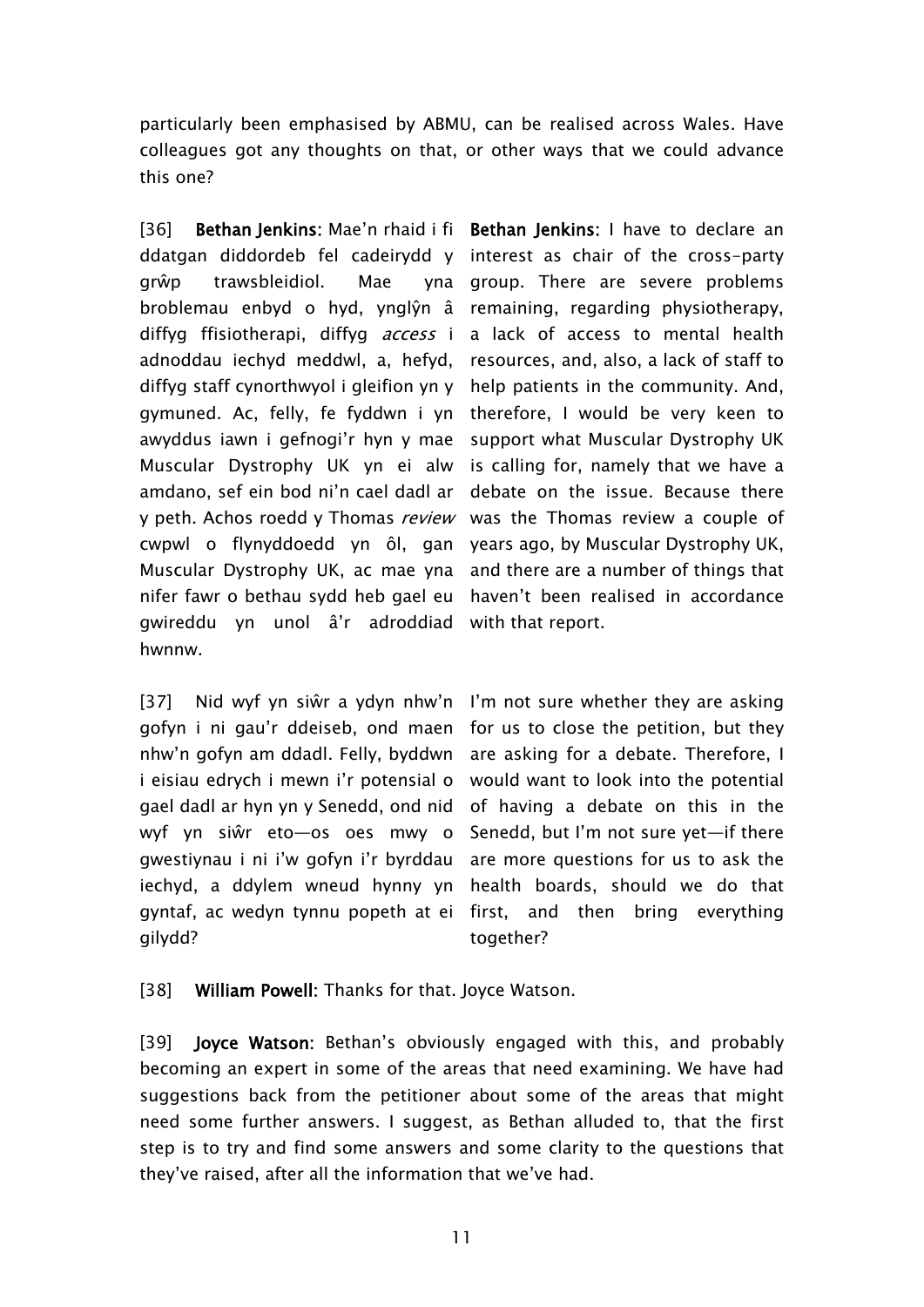[40] **William Powell:** I think a debate, maybe, would be slightly premature until we've got—

[41] **Joyce Watson:** At this stage, yes.

[42] **William Powell:** —that additional layer, to flesh out a focused report.

[43] **Joyce Watson:** I don't want to stop a debate, if that's where we end up, but at this stage—and I think Bethan, to be fair, recognised that—that would be my suggestion.

[44] **William Powell:** So, concretely, that we should pursue some of the issues raised by the petitioner in their comments. One other course of action, or maybe just a complementary course of action, would be to flag this up to the Health and Social Care Committee, being the specialist committee in the field. Would that make sense?

[45] **Bethan Jenkins:** We can; I'm just aware of the time for them. So, I wouldn't want to close it and just hand it over, at this stage.

[46] **William Powell:** No, not speculatively, absolutely not.

[47] **Bethan Jenkins:** But, yes; happy to write to them.

[48] **William Powell:** Happy to write to David Rees on that matter and check what the capacity is.

[49] **Bethan Jenkins:** If they want to take it over, great. But, quite often, we have them saying, 'No, we can't do it'.

[50] **William Powell:** They've had real periods of pressure.

[51] **Russell George:** I think it's just making the committee aware of it, isn't it?

[52] **William Powell:** I think we've got some agreement there, which is excellent.

[53] Item 3.4, P-04-640, 'Bring Down the Age of Smears to 18'. This petition was submitted by Julie Bradford and was first considered on 30 June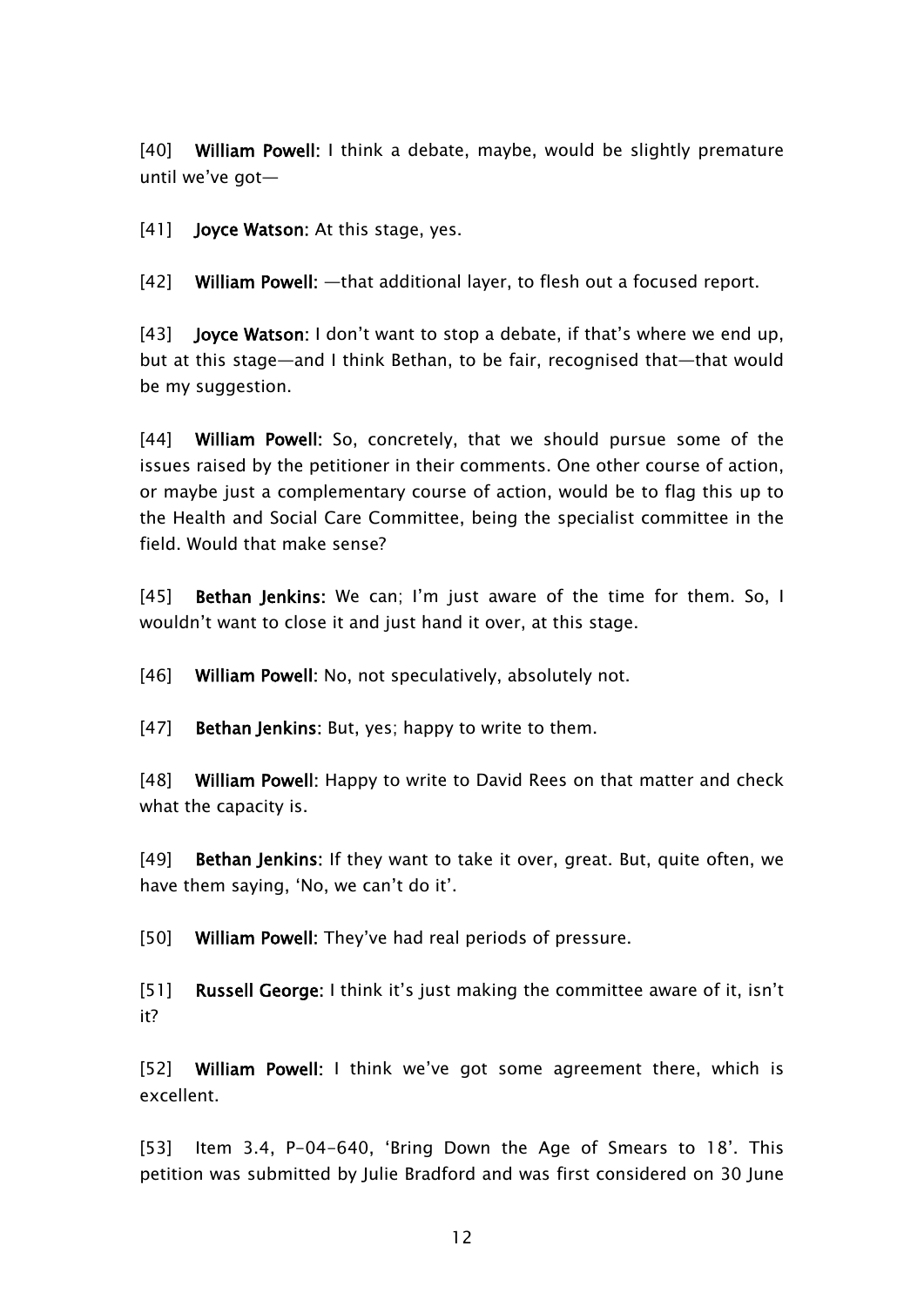2015. Five-hundred-and-twenty-five signatures were collected on the Assembly website and in excess of 100,000 signatures have been collected on a separate petition website about the same issue. We recall the poignant meeting with Julie and her daughter Jessica on the occasion that they presented this petition. We've got the text of the petition in front of us and additional information. We last considered the petition on 30 June 2015 and we agreed a series of actions: to write to the UK National Screening Committee, asking for details on the recent public consultation that had informed the Minister's decision to put the age up; also to write to the Minister, asking for the statistical basis upon which the HPV vaccination programme is expected to decrease the number of cancer patients over the next 10 years; and also to await comments from the petitioner on the Minister's response.

[54] We've received a very substantial response from the UK national screening programme, and I'll refer colleagues to the pack that we have in our public papers, which is very, very comprehensive indeed. We've also received a response from the petitioner and those comments are available in the pack, but as a private paper—I think it's worth emphasising that because some of the contents of what the petitioner has submitted relates to the identities of people, and we can't be clear as to their level of consent and awareness of this. So, I think it's better to take a precautionary approach in that respect. We've also got late correspondence, and I would suggest, in the context, it would be sensible to give colleagues a moment to become familiar with the letter that you've got on your desks, of 5 October. This comes from the Minister.

[55] The Minister, there, flags up the additional information that's available on the Joint Committee on Vaccination and Immunisation statement on HPV, and also the minutes of the relevant sub-group there, with a live link that we will be in a position to follow up afterwards, because we haven't got that opportunity just now.

[56] So, this is an emotive and very difficult issue. Clearly, the amount of specialised material that we've received is very considerable and quite demanding to absorb.

[57] **Bethan Jenkins:** A deisebwr wedi gweld y wybodaeth seen the information from Public gan Public Health Wales ynglŷn â'r Health Wales regarding the research?ymchwil? **Bethan Jenkins:** Has the petitioner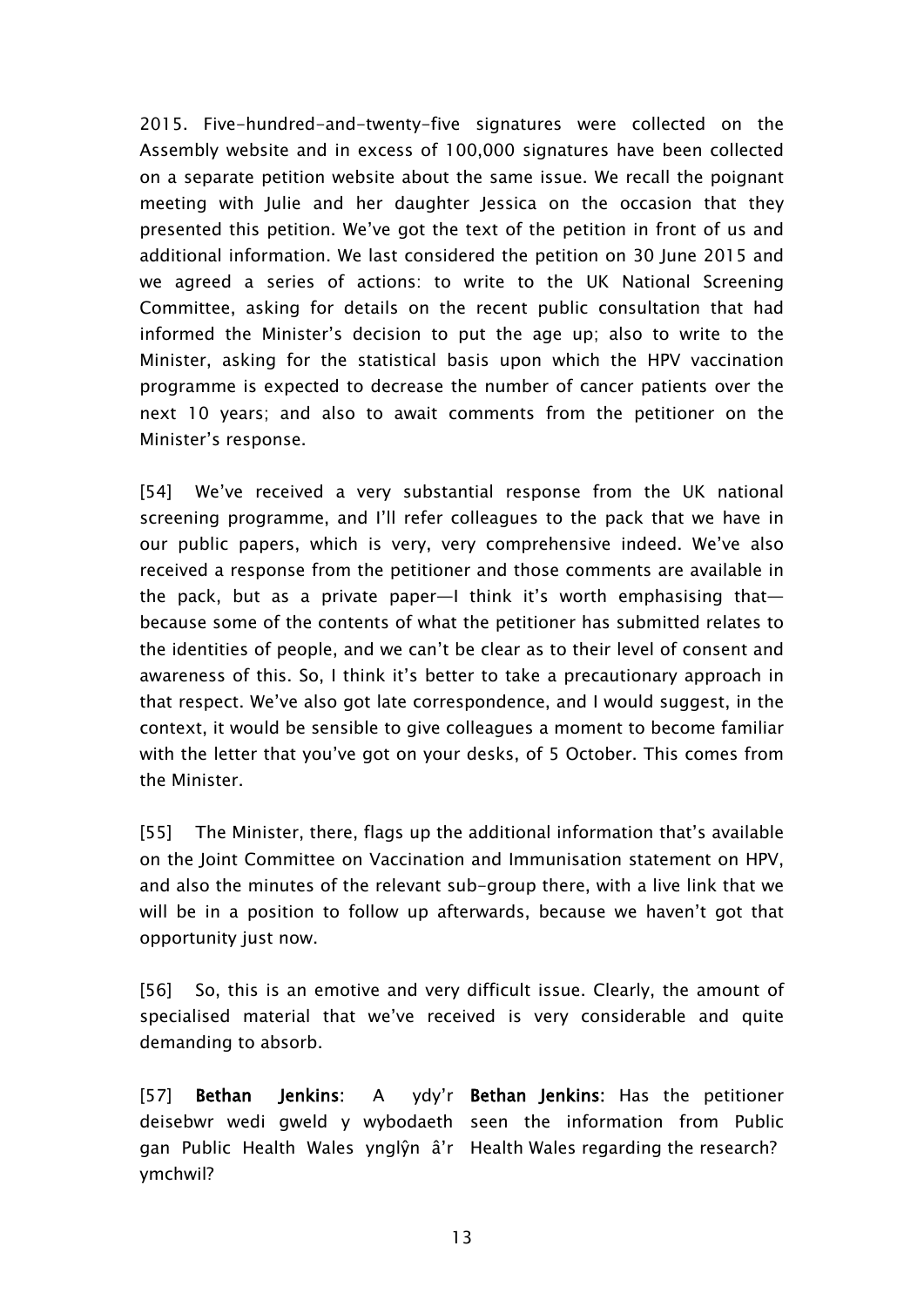### [58] **William Powell:** Yes.

[59] **Mr George:** Ond mae lot o **Mr George:** But there's a lot of wybodaeth yna. Nid wyf yn gwybod a information there. I don't know if ydy hi wedi cael cymaint o amser â she's had a lot of time to get her hynny i ymdopi â'r wybodaeth i gyd.

[60] **Bethan Jenkins:** Rwy'n dilyn y deisebwr ar Facebook, ac rwyf wedi gweld ei bod hi wedi bod yn derbyn triniaeth, felly nid wyf yn siŵr faint o amser mae hi a'i mam wedi'i gael i edrych dros y ddogfen. Felly, byddwn i'n cynnig, efallai, rhoi bach yn fwy o amser iddyn nhw edrych ar y ddogfen ac edrych ar y cynnwys. Mae'r cynnwys yn dangos eu bod nhw ddim am newid yr oedran i lawr. Yn amlwg, mae hynny'n mynd yn erbyn beth y maen nhw'n gofyn amdano, ac efallai y byddai'n dda clywed oddi wrthyn nhw unwaith eto pam maen nhw'n dal i gredu bod y ddeiseb yn iawn.

[61] **Mr George:** Wrth gwrs, nid yw'r deisebwr wedi gweld y llythyr oddi hasn't seen the letter from the wrth y Gweinidog eto.

head around that.

**Bethan Jenkins:** I'm following the petitioner on Facebook, and I've seen that she has been receiving treatment, so I'm not sure how much time she and her mother have had to look over the document. So, I would propose, perhaps, that they should have a little bit more time to consider the document and look at the content. The content shows that they don't want to bring the age down. Clearly, that goes against what they're asking for, so perhaps it would be good to hear from them once again why they still believe that the petition is right.

**Mr George:** Of course, the petitioner Minister yet.

[62] **Bethan Jenkins:** So, dylwn ni ddanfon y llythyr atyn nhw hefyd. **Bethan Jenkins:** So, perhaps we could send that letter to her.

[63] **William Powell:** Ie. Cytunaf. **William Powell:** Yes, I agree.

[64] I think that would be a really good idea, because we've also got the opportunity then to follow up the links, as Steve has indicated. Given the sheer body of information, I think it's important for us on all sides. If you've been pursuing the fact that Jessica's at a particular phase of her treatment, then clearly she has other priorities just at the moment. So, I think, probably, that makes sense all round.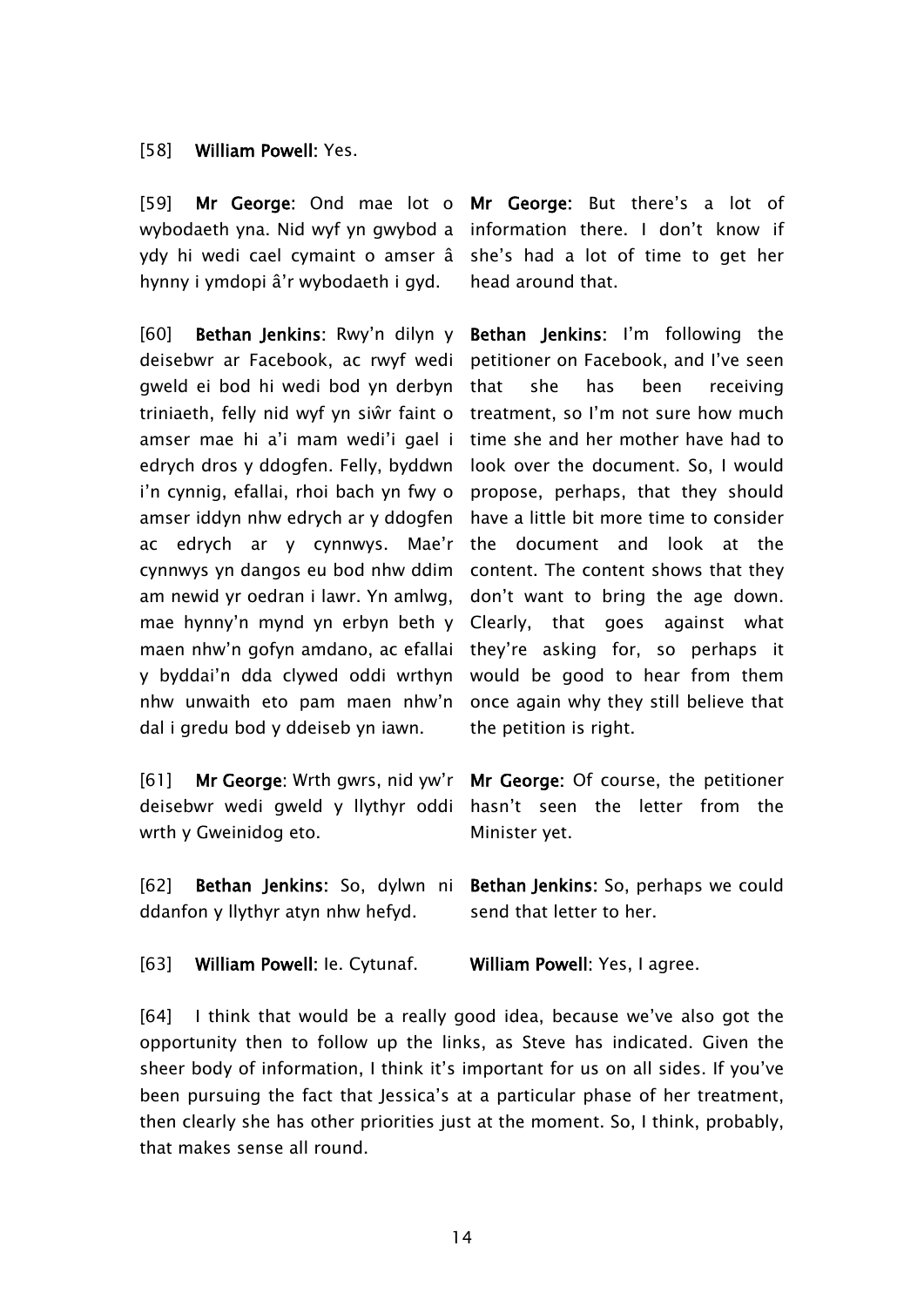## [65] **Joyce Watson:** I agree.

[66] **William Powell:** I sense we're agreed on that. Good; thank you very much indeed.

[67] Agenda item 3.5, P-04-539, 'Save Cardiff Coal Exchange': this petition was submitted by Jon Avent and was first considered by us on 11 March 2014. It had the support of 389 signatures; an associated petition hosted on another website collected 2,680 signatures. We've got the text in front of us and, indeed, some additional information. We last considered this, as I said, on 14 July 2015. At that meeting, we discussed our recent visit to the Coal Exchange and agreed to ask the Minister for her views on Mr Avent's comments and whether, in fact, there is any further progress to report. The Minister has now responded, and we've also received, as had been promised, a copy of the feasibility study prepared by Capita in association with Government officials in the economy, science and transport department and also in Cadw. The ministerial letters and the feasibility study are in the public papers today.

[68] Separately, the Save the Coal Exchange group has sent us, as a committee, an extract from a structural survey of the hall and the foyer of the exchange that had been prepared by the company Mann Williams, which is based very close by. The survey was commissioned by Save the Coal Exchange; this is also, as colleagues will have seen, in the public papers. At the time of finalising the papers, however, we had not heard from Mr Jon Avent himself, as lead petitioner. I just want to check that that remains the case. So, we've still not heard from Mr Avent, and I think that, in order to pursue this as I'm sure we would wish, we need to have his take on these important documents that have reached us. So, I suggest that we come back to that when we've got feedback from Mr Avent. There's a substantial amount of material there again, from, particularly, the Capita report, which I think would repay further study, as indeed would the interesting extract from the Mann Williams structural study, which we've got.

## [69] **Bethan Jenkins:** Can I just ask a question?

## [70] **William Powell:** Sure, go ahead.

[71] **Bethan Jenkins:** Sorry if it's out of order, but I can't see from the Minister's—. We've got a copy of the Capita report, but are they saying that they're going to be utilising it in any way, or is this just a copy for us to see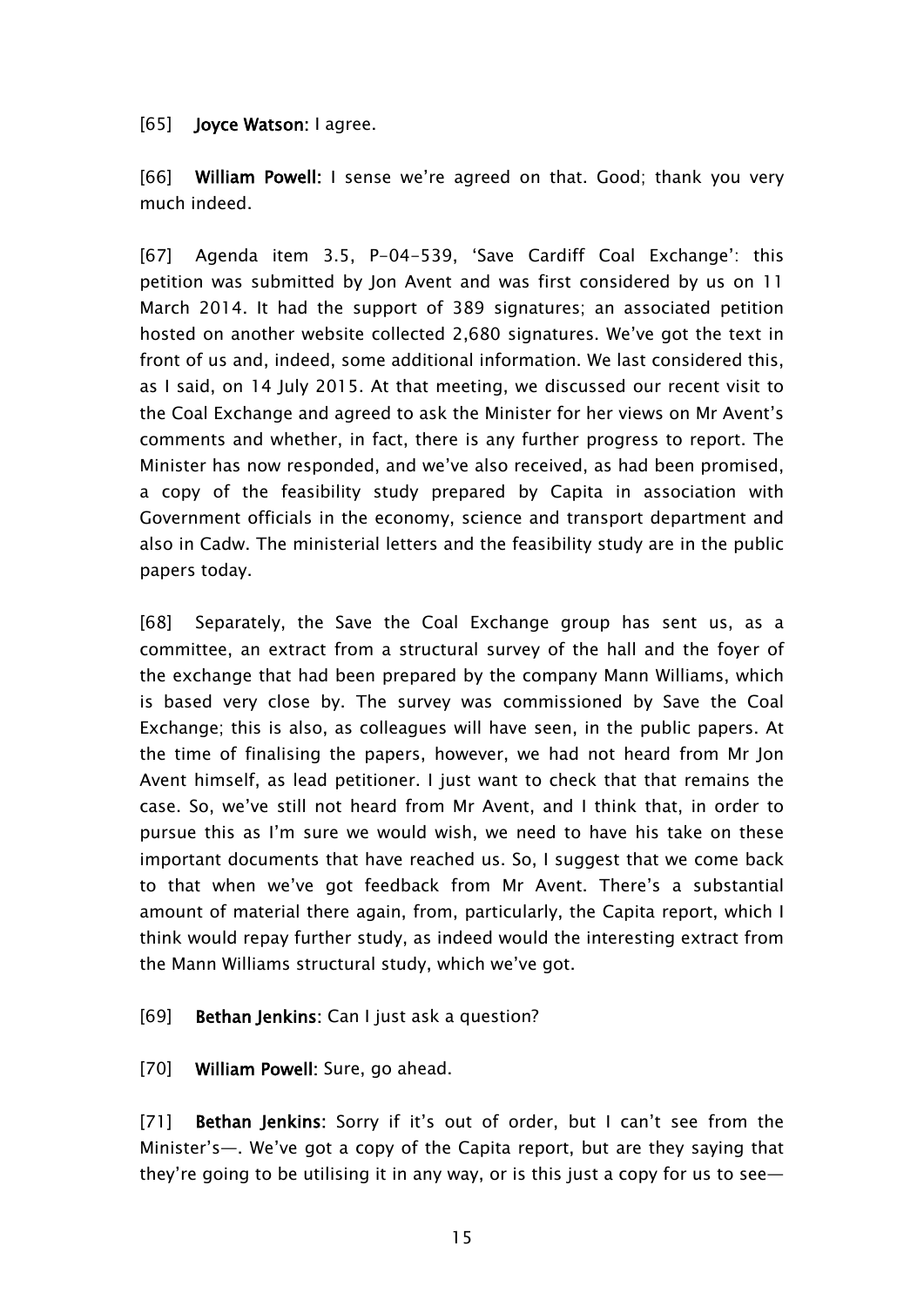?

[72] **Mr George:** There are two letters from the Minister; there's one that is just a very short covering letter at the beginning.

[73] **William Powell:** Yes, just a three-liner.

[74] **Mr George:** Right at the end—I think it's on page 132—there's a slightly longer letter.

[75] **William Powell:** Okay. Does that set into context where this fits with the planned works and stuff?

[76] **Mr George:** It says:

[77] 'Following further consideration of the initial feasibility work, I hope to write to you again on suggested next steps.'

[78] **Bethan Jenkins:** That's not very—. I suppose we could—. Well, let's wait for the petitioner, and then we can write back, saying, 'You hoped to come back to us; perhaps you could be clearer as to what you're going to do now with the study by Capita'.

[79] **William Powell:** In the meantime, the issue of ownership and responsibility is still a fairly obscure one, isn't it, I think, from our studies, following the insolvency of the previous owners. So, that's something that, potentially, it would also be useful for us to take up with the Minister, because, at the end of the day, nothing is going to happen until that is bottomed out as well. Okay. Good. That's a sensible way forward and, hopefully, we'll hear shortly from Mr Avent with his perspective.

09:30

[80] Agenda item 3.6, P-04-544, 'Ban the Shooting of Greenland Whitefronted Geese': this petition was submitted by Aaron Davies and was first considered on 29 April 2014, having collected 240 signatures. We've got substantial or detailed explanation there as to the concerns that motivate the petition and some additional information. We last considered this petition on 12 May 2015, and we agreed to pass Professor Fox's letter on to the Minister for Natural Resources and to seek his views on the content. As you recall, this initially was received under the period of office of the former Minister for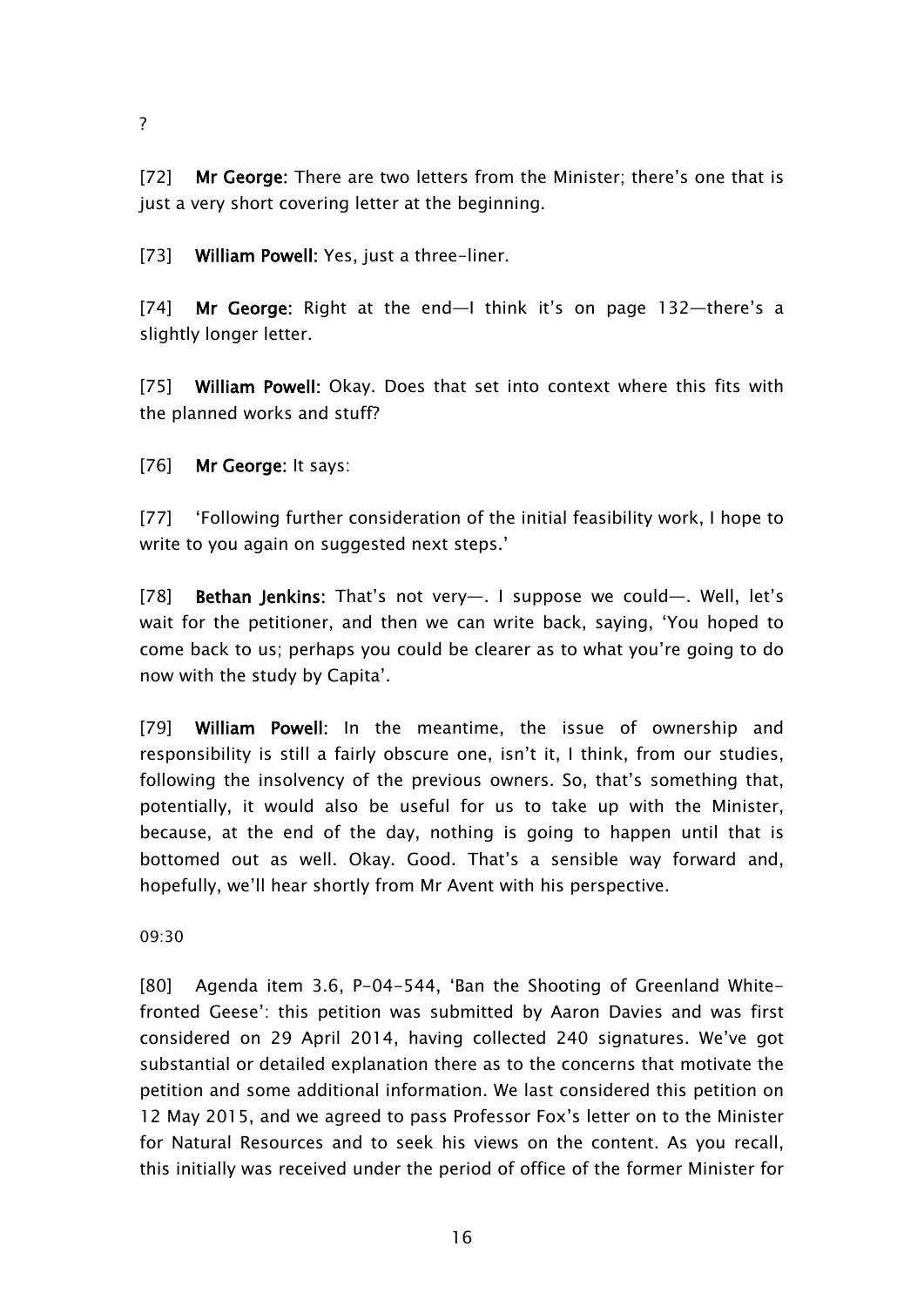Natural Resources and Food, Alun Davies, so we were keen to establish whether or not there was a difference of emphasis here and also to ask the Minister why the Welsh Government appears to have set its face against statutory protection when other states have done this and, finally, to ask him to reconsider the Welsh Government's position on this matter.

[81] The Minister has now responded. As you can see, he appears to remain wedded to the view that that policy is appropriate at this time, based on the statistics available to him, but he has agreed to keep the position under review and to consider further the statutory prohibition of shooting if new evidence should become available. At the time that the papers were assembled, we hadn't heard from Mr Aaron Davies. So, obviously, we'll be looking to hear from him. Russell, you've indicated.

[82] **Russell George:** Yes. Thank you, Chair. I think this is one of the petitions we receive where it's difficult to see how we can progress it any further at the moment because the petitioner has submitted this petition to us, we've contacted the Minister, and the Minister's been very clear in his decision. So, I can't see how we can progress this any further, and the Minister has said he's discussed it with his statutory advisers, Natural Resources Wales. So, my feeling would be that we should close this petition, but, if the petitioner does contact us back within a reasonable time then, of course, we can consider what the petitioner says. But, if that's not the case, I just think we should agree to close the petition.

[83] **William Powell:** Yes. I tend to agree that it seems to have run its course, but, for consistency, I think we've probably got to give the petitioner that opportunity. Joyce, you've indicated.

[84] **Joyce Watson:** I have, and I want to declare an interest in being—which are all on record—a member of various organisations that would be involved in trying to promote this ban on the shooting of the Greenland white-fronted geese. I think that we need at least to give the petitioner, as we've given every other petitioner, the right to respond before we consider closing it. That's my suggestion.

[85] **William Powell:** Yes. Are we all content with that approach?

[86] **Bethan Jenkins:** Yes.

[87] **William Powell:** Yes. Okay. Good. Moving now to agenda item 3.7, P-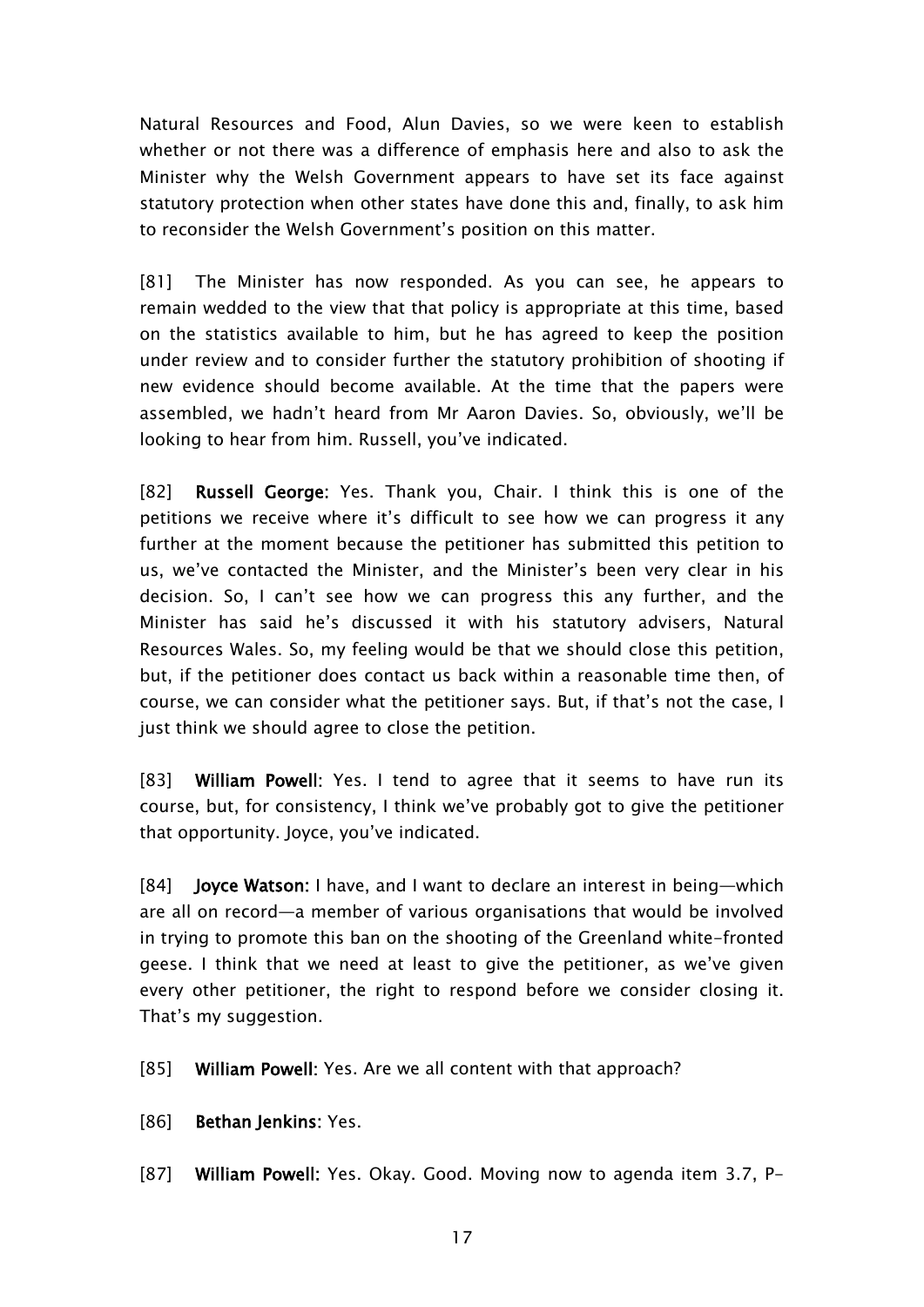04-632, 'Mynyddoedd Pawb': this petition was submitted by Mynyddoedd Pawb, and was first considered on 12 May 2015. It has the support of 1,026 signatures. We recall the three main asks of the petitioners with regard to their wish to see a climate of greater respect and interest in the Welsh language and a greater sense of identity fostered among local communities and also to see that bound into the way in which local heritage is interpreted and how that is also built in for educational and economic benefit. We've also got some substantial additional information that they've supplied to us. We last considered this on 12 May this year, and we agreed a series of actions: to write to Meri Huws, the Welsh Language Commissioner, seeking her views on the petition, as well as to Visit Wales and the Wales Tourism Alliance given the petitioners' aim of using this issue as a means of promoting outdoor tourism ventures—the Royal Commission on the Ancient and Historical Monuments of Wales and, finally, the Deputy Minister, seeking his views on the petitioners further comments, alongside seeking advice from the Welsh Government in terms of its role, and specifically whether they could take on a more direct role in the process, possibly via the Historic Environment (Wales) Bill on its introduction. We've got responses now from the Deputy Minister for Culture, Sport and Tourism, Ken Skates, from the Welsh Language Commissioner, and, indeed, a very interesting response from the chair of the Royal Commission on the Ancient and Historical Monuments of Wales. These responses are all available to us. We still haven't heard, disappointingly, from either Visit Wales or the Wales Tourism Alliance. I'm conscious that this may have coincided with busy periods for some of their key members, in terms of the summer period. But, nevertheless, I think we should chase in that case. I'd welcome your thoughts and observations on some of the feedback we've had.

[88] **Mr George:** Just before we start, the petitioners have asked me to point out that, in the translation of their paper, of their responses—I think it's on page 155 of your pack—almost at the very bottom, it says

[89] 'and celebrate this national heritage by means of the Welsh names of our landscape.'

[90] They say that, from the original paper that they submitted in Welsh, it should really have been 'our national heritage' rather than 'this national heritage'.

[91] **William Powell:** Absolutely. That's down for the record. Thank you very much for that, Steve. Bethan.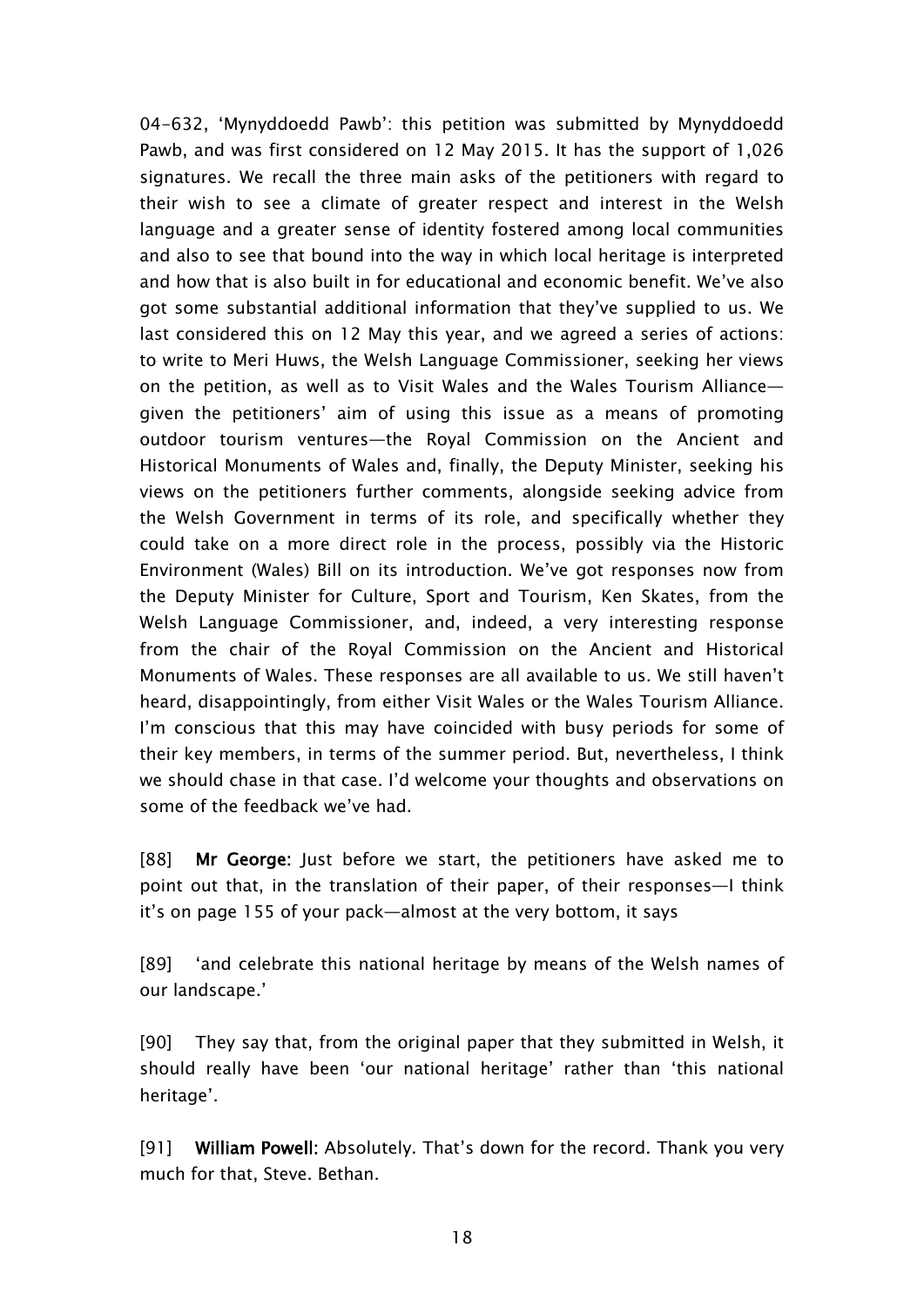[92] **Bethan Jenkins:** Rwy'n hapus i gynnig ein bod ni'n trosglwyddo'r that we pass on the correspondence ohebiaeth rydym ni wedi'i chael i'r that we've had to the Communities, Pwyllgor Cymunedau, Cydraddoldeb Equality and Local Government a Llywodraeth Leol, ac i ofyn i'r clerciaid anfon hynny at yr Aelodau Cynulliad sydd ar y pwyllgor, ac efallai i bob Aelod Cynulliad, oherwydd bydd trafodaeth Cyfnod 1 y Bil yn digwydd cyn ein hanner tymor ni ac, felly, rwy'n credu ei bod hi'n bwysig bod llefaryddion y pleidiau yn ymwybodol o'r hyn sydd yn y ddeiseb. Rwy'n credu y byddan nhw'n weddol hapus gyda beth sy'n cael ei gynnig, ond fyddwn i ddim eisiau siarad yn rhy glou am hynny.

[93] Mae hwn yn bwynt bach iawn, ond maen nhw'n gofyn a fyddai ask whether other Ministers could Gweinidogion eraill yn gallu gwneud comment on the petition. They refer sylw am y ddeiseb. Maen nhw'n sôn am weinidogaethau addysg chyfoeth naturiol. Mae Ken Skates yn touch upon the cwricwlwm Cymreig, mynd i mewn i'r cwricwlwm Cymreig, but he doesn't really discuss those ond nid yw e *really* yn trafod y subjects in a very distinct way in the pynciau hynny'n amlwg iawn yn y letter. Therefore, we should ask Ken llythyr. Felly, dylem ofyn i Ken Skates Skates specifically whether he has yn benodol a yw e wedi trafod â'r discussed with the education Minister Gweinidog addysg ac â'r Gweinidog and the environment Minister the amgylchedd botensial y ddeiseb yma potential of this petition and the a'r syniadau sy'n dod o'r ddeiseb ideas that stem from it. yma.

[94] Rwy'n cytuno hefyd fod angen I also agree that we need to ask i ni ofyn i Cadw, ac i bwyso ar Groeso Cadw, and put pressure on Visit Cymru a Chynghrair Twristiaeth Cymru, am eu hatebion nhw. Yn y Alliance, for their responses. In the pwyllgor, fe wnes i eistedd i mewn ar committee, I sat in on the evidence,

**Bethan Jenkins:** I'm happy to propose Committee, and to ask the clerks to send that correspondence to the Assembly Members on that committee, and also perhaps to every Assembly Member, because the Stage 1 discussion of the Bill will take place before our half term and, so, I think it's important that party spokespersons are aware of what's in the petition. I think that they would be quite content with what's being proposed, but I wouldn't want to speak too soon on that matter.

This is a very small point, but they to the education and the natural a resources Ministers. Ken Skates does

y dystiolaeth, ac roedd y dystiolaeth and it was quite strong evidenceand the Wales Tourism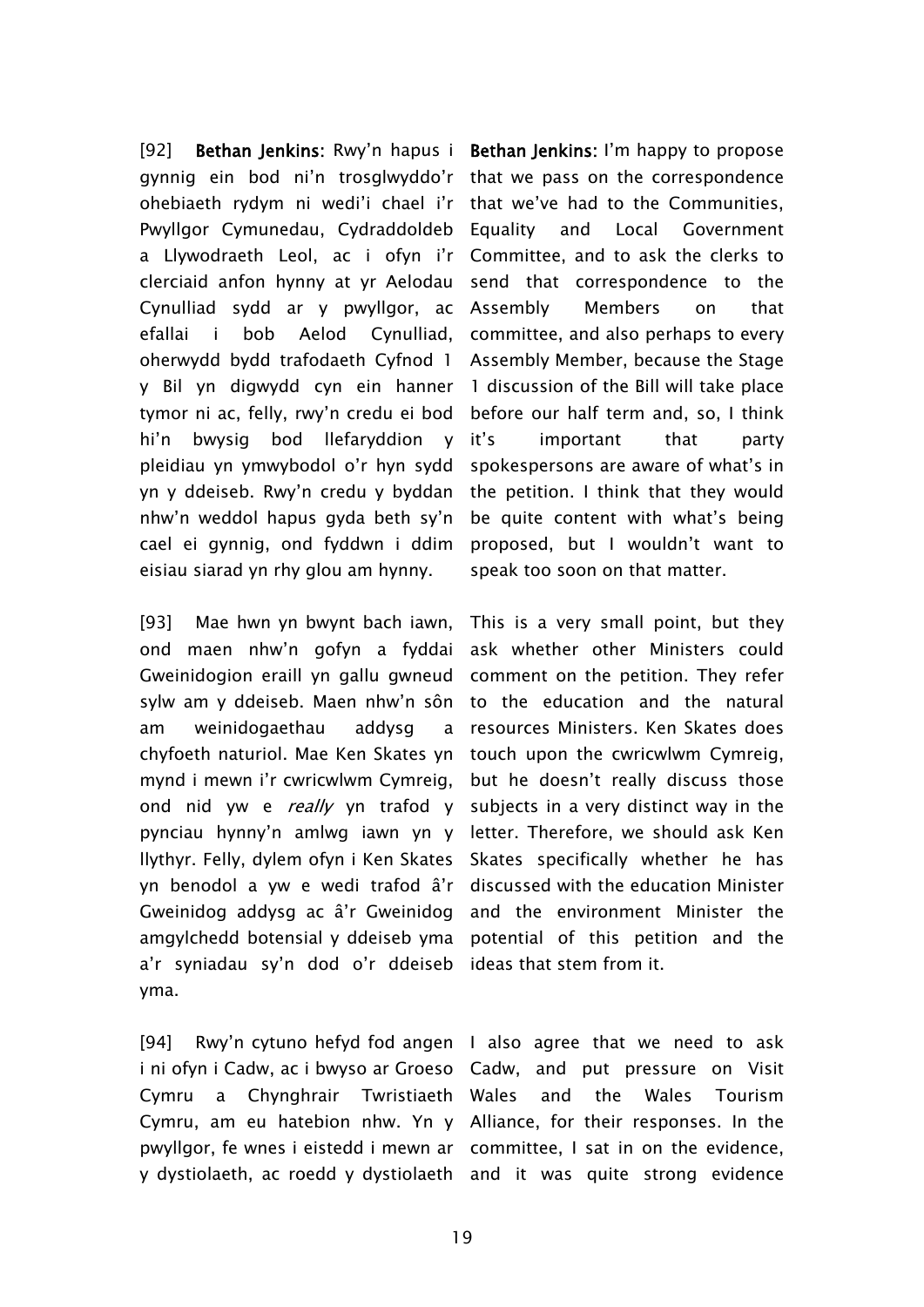yn weddol gryf fod angen i rywbeth about the need to do something in ddigwydd yn y maes yma, a beth sy'n this field, and what is practically weithredol bosib rwy'n credu dylai'r possible I believe the discussion in drafodaeth yng nghyd-destun y Bil the context of the Bill will make ddod i'r amlwg wrth i gyfnodau'r Bil apparent as the Bill progresses. So, I ddatblygu. Felly, rwy'n credu y dylai'r deisebwyr fod yn ymwybodol bod angen lobïo ar y lefel hynny hefyd, nid jest i'r Pwyllgor Deisebau.

think that the petitioners should be aware that there is a need to lobby on that level also, and not just with the Petitions Committee.

[95] **William Powell:** Yes, I think it's very timely indeed, really, that we've got this all coming together, and it was very useful to see such substantial responses as we've had, particularly, from the commissioner and with regard to the royal commission on ancient and historical monuments, because that's quite substantial and maybe will help to foster some amendments or some more detailed thinking at this stage of the Bill. Joyce.

[96] **Joyce Watson:** I've got nothing to add.

[97] **William Powell:** Okay. Would it be useful for us, given the nature of the petition, to also draw it to the attention of the First Minister, given his overarching responsibility for Welsh language matters? We didn't do that previously.

[98] **Bethan Jenkins:** What I suggested was that we ask Ken if he'd engaged, I suppose. I don't know—you could write to the First Minister as well. I thought we could write to him and say, 'Have you engaged with the First Minister, with the education Minister and the environment Minister—

[99] **William Powell:** Okay, yes, that would be more of a catch-all, to be fair.

[100] **Bethan Jenkins:** —on all of these things?', as a sort of cross-portfolio discussion, and start with that, and, if we don't believe that we capture all of the arguments, we can write separately to the Minister. I'm just trying to not save time, but perhaps—

[101] **William Powell:** That's a good way forward and it also ties in with what has been requested by the petitioner, so it makes good sense. Excellent. Okay, so that concludes this section of the agenda.